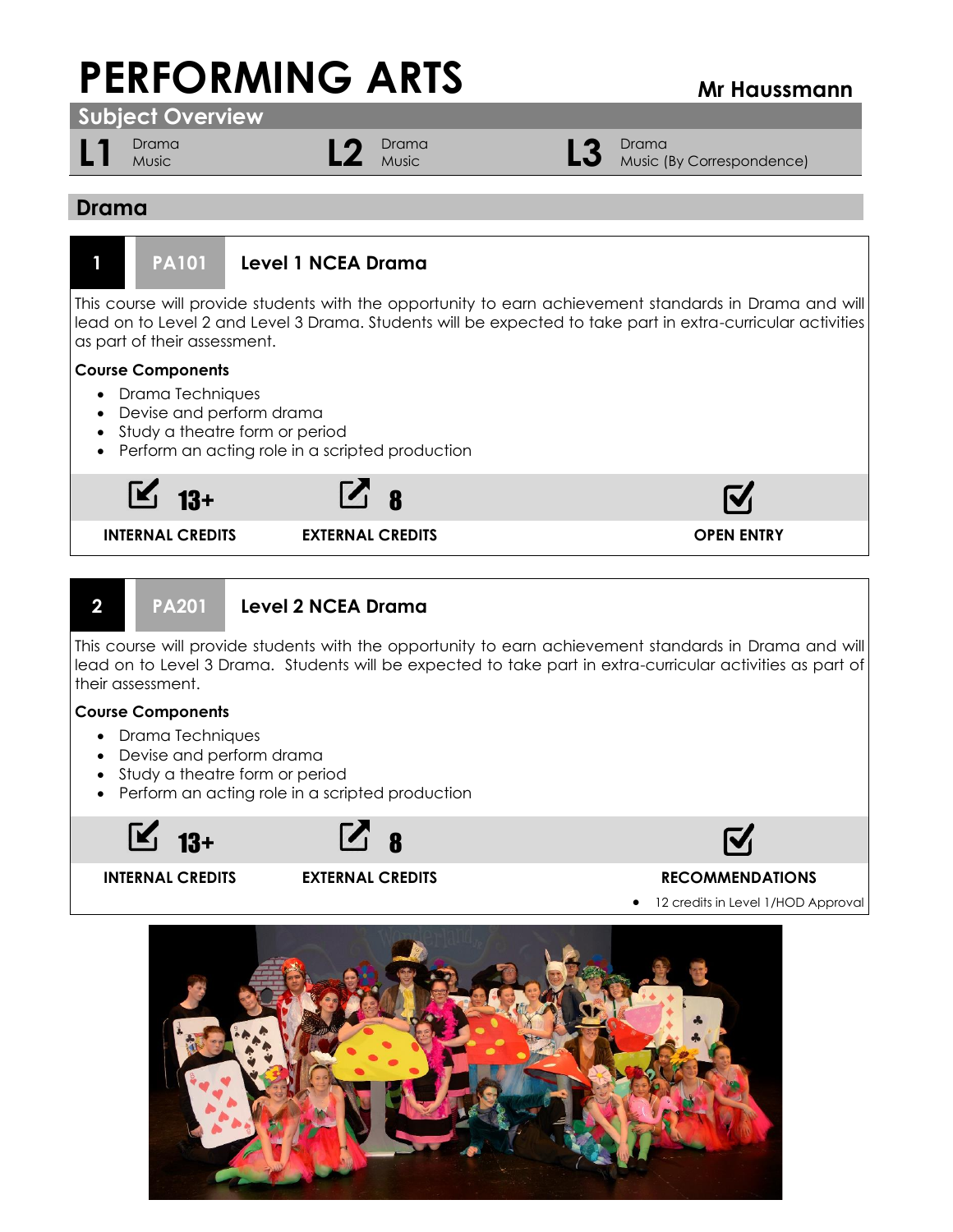

• Musical Background/ HOD Approval

### **2 MU201 Level 2 NCEA Music**

This is an exciting new course that offers the minimum of three Internals and two Externals at Level 2. There is also the option to sit Trinity College Theory and Practical exams at the end of the year. Trinity College studies incur a cost, but students can choose whether or not to pursue these studies as an extra-curricular option\*. Students will be expected to take part in extra-curricular activities. More credits are offered for motivated and extended pupils.

### **Course Components**

- Performing musical pieces on a chosen instrument (voice included)
- Ensemble performance (member of a group)
- Demonstrate aural and theoretical skills
- Demonstrate conventions used in music scores